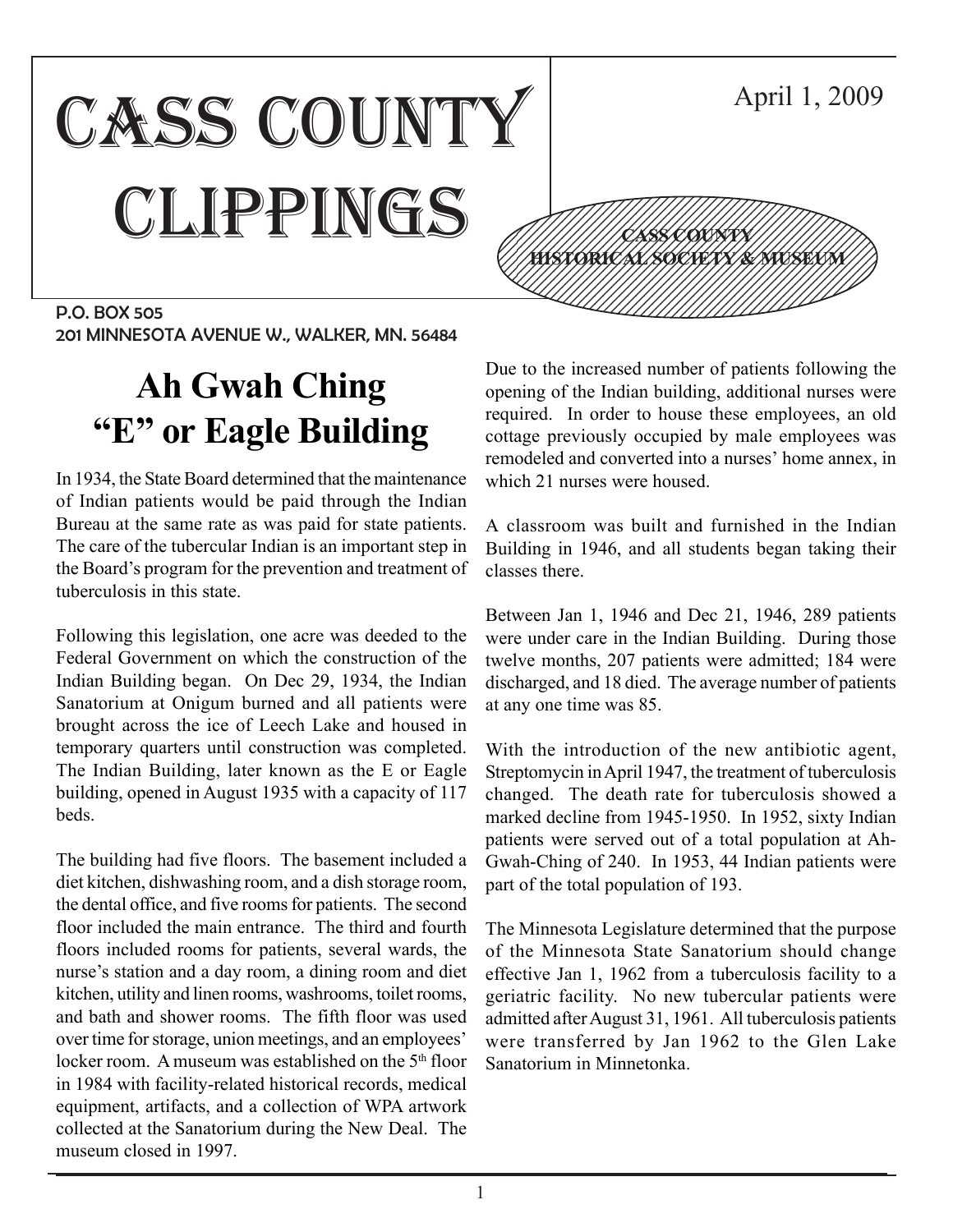## **Volunteer Projects**

We have some really neat projects that we'd like to get accomplished in 2009. If you have any expertise or just would like to be involved, please let us know by giving us a call or dropping us a note.

Pioneer School house needs to be constantly checked for damage from weather and insects. It needs a new coat of weatherproofing soon. The courthouse and the school windows need to be painted.

We have scheduled three history walks through downtown Walker this coming summer. We need help with costume development and actors.

We would like to develop trunks filled with local history that can be used by county elementary teachers to introduce their students to local history. We would like to see a few retired teachers as part of a committee that would work on this.

Our work continues on our obituary index. We could use help in clipping, pasting, and writing out cards for our file.

## **Upcoming Historical Society Programs**

To celebrate **Archaeology Week**, we will be hosting a program on work being done in our county by the Leech Lake Heritage Sites team. Colleen Wells will be our guest speaker. Colleen is field director of the Leech Lake Heritage Sites Program, and you may remember her from the Walker Hill site near Walker. This program is scheduled for May  $11<sup>th</sup>$  at 7:00 p.m. at the Cass County Museum. This is free to the public.

On Wednesday, June  $10<sup>th</sup>$  at 7:00 p.m. at the Cass County Museum, Bob Herskovich, Chief Conservator at the Minnesota Historical Society, will be presenting a program entitled **Preserving Family Treasures**. Participants are encouraged to bring a family heirloom with them to learn how to preserve it properly. There will be no charge for this program. Watch your newspapers or call the Museum at 547-7251 for more information.

**Walker History Walk #1** is scheduled to take place on June  $16<sup>th</sup>$  at  $7:00$ p.m. and we will be exploring Cleveland Boulevard in its entirety. Come and learn the history of your own backyard, meet some special guests, and see where Mary Welsh Hemingway was born. We are asking that you purchase your ticket in advance for a nominal fee. Contact the museum at 547-7251 for more details.

#### **Cass County Historical Society Board of Directors**

Dan Eikenberry, Pres. Lois Orton, V-Pres Cecelia McKeig, Sec Elsie Nelson Diana Kramer Otto Ringle Tom Williams

Alexis Hadrava - Treasurer

#### **Cass County Research Center**

The research center is staffed by the Cass County Historical Society at the Cass County Museum in Walker. Through the winter, research help is available by appointment. The research library, obit indexes, newspaper microfilm, and other archival materials are accessible for a \$10 research fee for nonmembers.

One of our immediate goals is to expand the microfilm collection of newspapers and census records as we have the only microfilm reader/printer available for public use in the county.

123456789012345678901234567890123456789012345678901234567890123456789012345678901

**The Cass County Historical 12356 Society meets on the second Tuesday of each month in the-1201 1202 summer at 6:30 1234567812 at the Museum.** 1 2

**The next meeting is scheduled**  $1235678901234589012345890123458901234789012347890123478801234788012347880123478801234788012347880123478801234788012347880123478801234788012347880123478801234788012347880123478801234788012347880123478801234788012347880123$ **for April 7, at 4:00 pm** 1234567890123456789012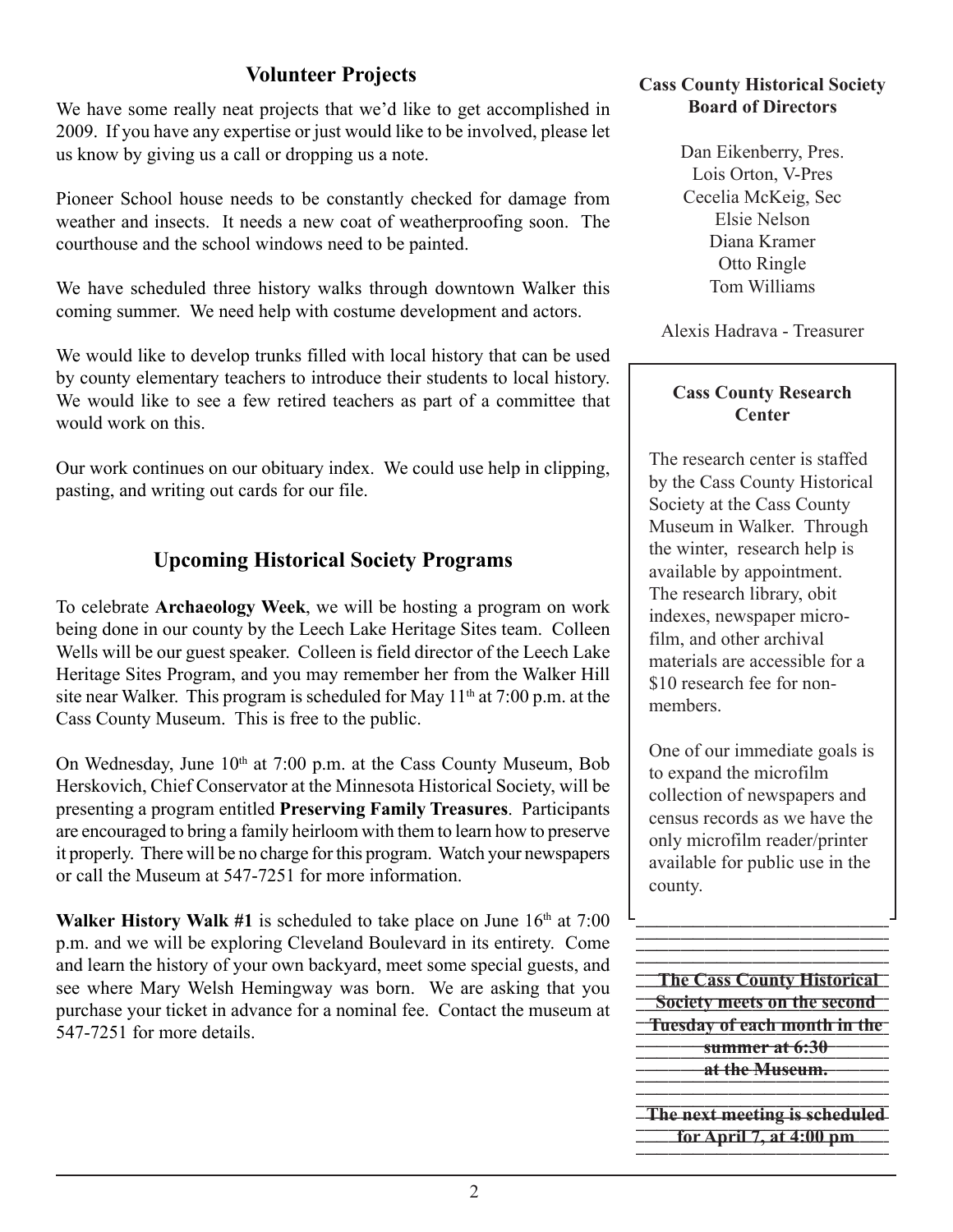Photos from a scrapbook of pictures taken by Cecelia Shabaish Morrison while a patient at the E building of Ah-Gwah-Ching. Scrapbook donated by her daughter Roberta Morrison.





Earlier T. B. Sanatorium at Onigum for Indian Patients

On November 15, 1924, the U. S. Indian school at Onigum, not used, was adapted and opened as a trial TB sanatorium of 85 beds. Chippewa Indian nurses filled it quickly. Congress by Public Act No. 1033 authorized \$50,000 of funds on deposit in the U.S. Treasury to the credit of Chippewa Indians of Minnesota to equip and maintain the Onigum Sanatorium for a year to find out whether Indians would accept sanatorium care. U. S. Indian Service Physicians, and nurses, cooperating with State Board of Health public health nurses, State Board of Control, and State Sanatorium staff, made it a success until December 29, 1934, when the Onigum building burned. Patients were taken across the ice of Leech Lake to the State Sanatorium. Dr. Herbert A. Burns, Superintendent, cared for them there until its Indian Ward (the Eagle Building) opened August 1, 1935, capacity 125. At Onigum Sanatorium, 877 Indians were admitted between Nov 15, 1924 and Dec 29, 1934.

From: Tuberculosis in Minnesota January 1953, quoted by Karen Keener in 100 Years of Caring, 2007.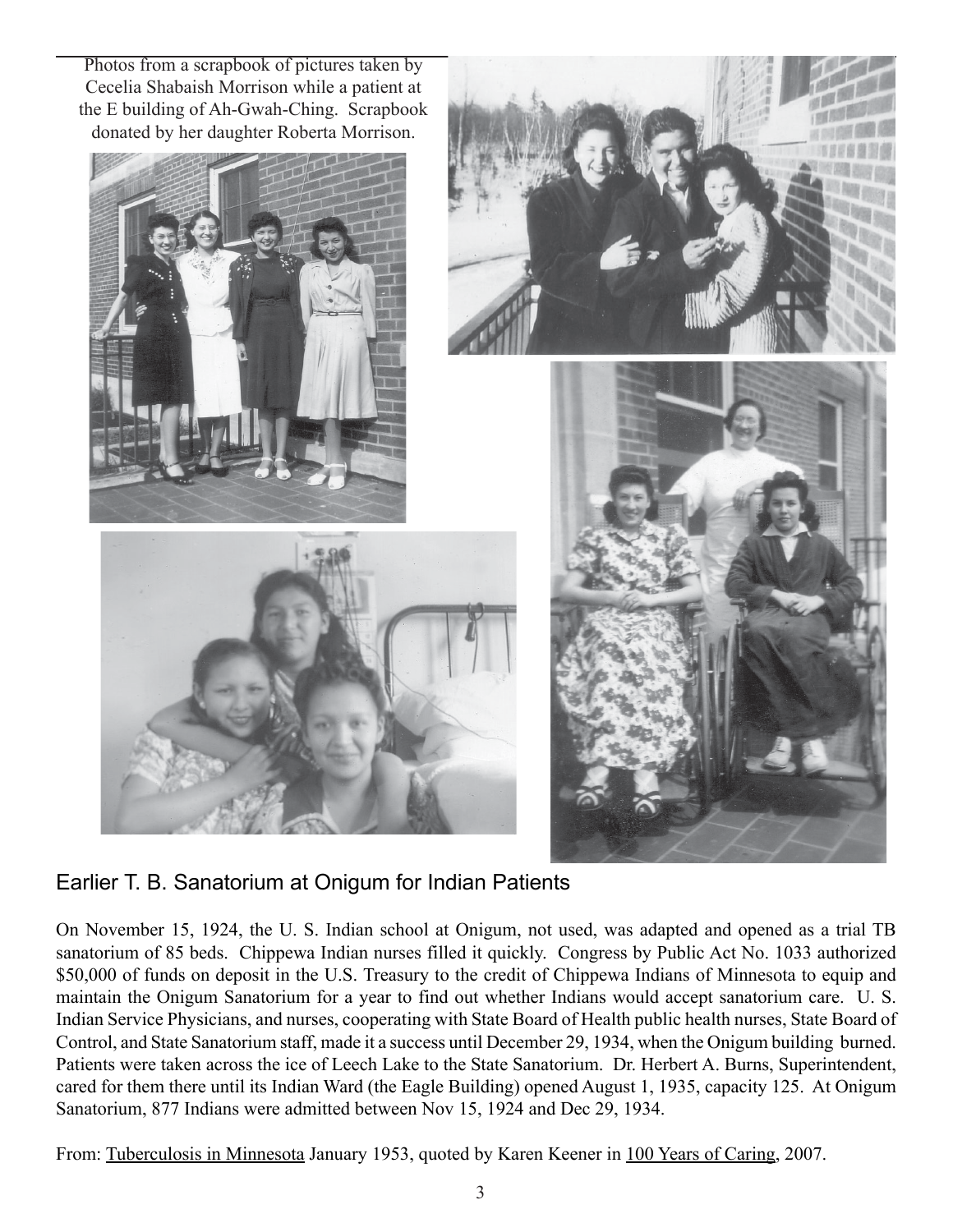## Now that's An Obit!

#### **Old Soldier Dies**

Last Thursday [May 2, 1912], Andrew R. Wheaton, an old soldier died at the home of his sister Mrs. Ruth Sawyer here [Cass Lake], after an illness of four weeks following a paralytic stroke. He was born in Lincoln, New Brunswick, in 1843, and buried Saturday afternoon from the Episcopal church, Archdeacon Parshall officiating.

Wheaton married Myranda Haynes in Pennsylvania in 1874. He left her in 1876, going to Custer, Montana, and assuming the name of John Nelson, giving as his reason that he could not bear to live with his wife any longer on account of some trouble, which he would not tell his sister. His sister at this time went to Portland, Oregon, and for thirty years had not heard of the whereabouts of her brother. Wheaton came to Grand Rapids in 1878 from Minneapolis where he had assumed the name Jack Quigley. In 1899 he came to Cass Lake. In 1907 his sister Mrs. Ruth Sawyer moved here from the west. At about that time it became known that Quigley was Andrew R. Wheaton. He denied this until his sister insisted and then he finally admitted that he was Wheaton.

He made application in 1907 for a pension. Then it developed that the government was paying a pension to a woman who claimed she married him in Escanaba, Michigan, in 1884. Mrs. Sawyer got a copy of the marriage license which was issued to an Andrew R. Wheaton at that place and it showed that Wheaton's age was 35 years in 1884, which would indicate that that person in

1865 must have been a mere boy. This man claimed to have been born in Albany, New York, according to the marriage record, but Mrs. Sawyer got the birth and census records for Albany, looked up and no man by the name of Andrew R. Wheaton appeared therein until the early seventies. She wrote the adjutantgeneral in New York and was advised that no man by that name enlisted from New York in the Civil War.

An inspector from the pension department came to Cass Lake to make an investigation of the pension claim of Andrew R. Wheaton, here. At this time it became evident that the government would go on the theory that Quigley was not Wheaton, but a person intending to defraud the government. He was arrested for trying to defraud and was released on \$1000 bail bond.

He had mustered in on August 9, 1862, aged 19, and mustered out June 16, 1865, as corporal in Co. H., Sixth Maine infantry. Wheaton's boyhood home was Milltown, Maine.

He went to Maine after his arrest and release on bail to get witnesses to prove his identity. He found two soldiers whom he had known all his life, having gone to school with them, enlisted with them, mustered out with them, and with one of them having slept under the same blanket for two years in the army. He found two other men whom he had always known and was identified positively by them. He found four men in Pennsylvania who identified him also. Judge Cochran, formerly of Milltown, Maine, but now of Wisconsin, also identified him. These witnesses were all brought to the United States district court at the January, 1910, term in Duluth.

George Lydick of Cass Lake, a nephew of Wheaton assisted him financially to bear this expense. The United States attorney, when the case was called, asked to have it put over six months, stating that he was not able to get expected witnesses from Maine. Judge Morris however thought the government ought to be able to get them in two weeks, as Wheaton was under great expense in bringing his that distance. When the two weeks were up, Wheaton and his witnesses appeared but there was no appearance on the part of the government and the case was dismissed.

Congressman Lindbergh was pressing for action on Wheaton's claim for pension when he died. It seemed difficult to get any action in his favor as by doing so the government would admit error in granting a pension to a woman who posed as the widow of Andrew R. **Wheaton** 

Three sisters and two brothers survive him: Mrs. Ruth Sawyer, of Cass Lake; Mrs. M. H. Lydick and Mrs. Ellen Frost, of Milltown, Maine; George W. Wheaton, of Milltown, Maine, and Wm. H. Wheaton, of Oceanside, California.

(Cass Lake Times, May 9, 1912)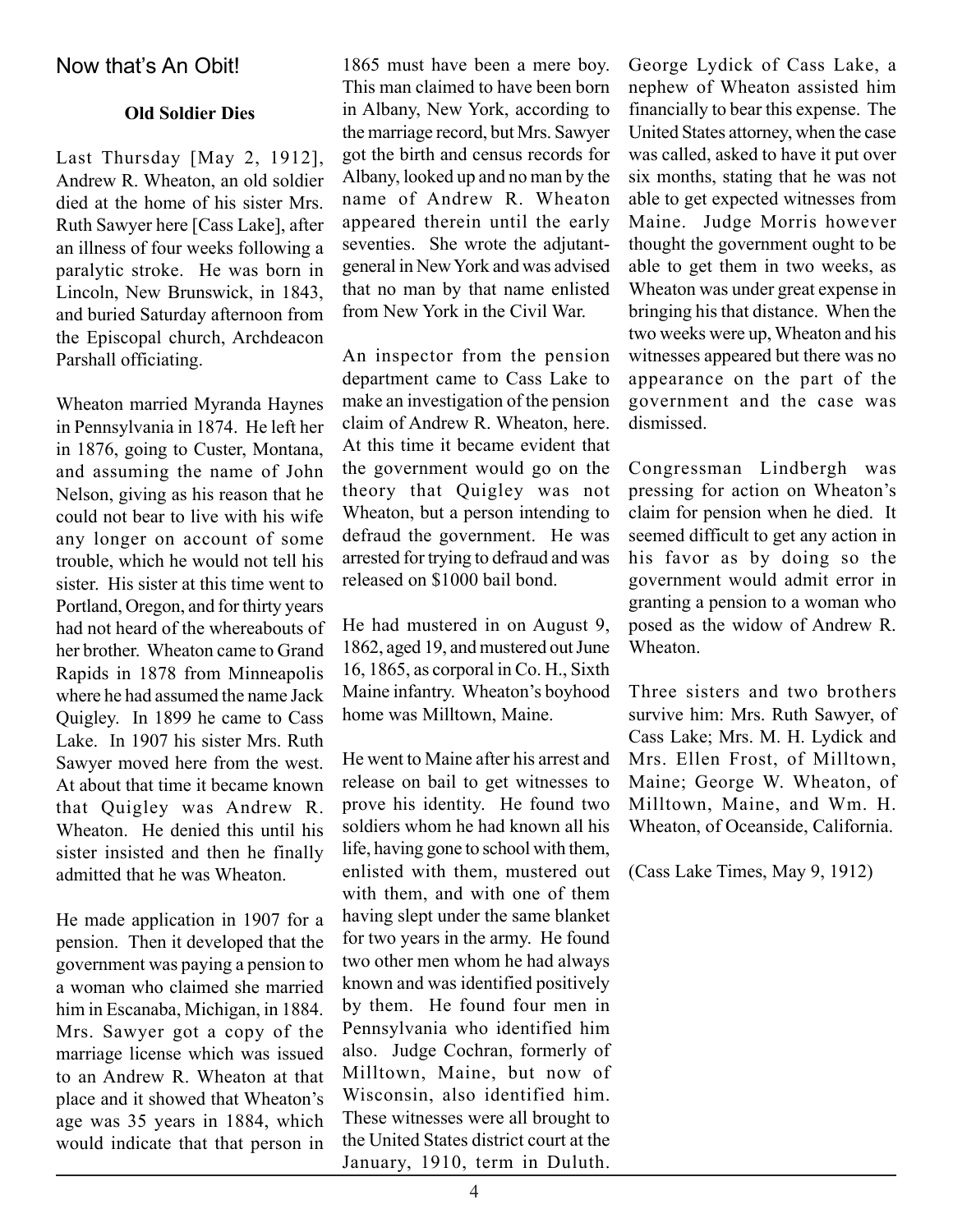## *Individual (\$10)*

Judy Laverne Arens Francis Bean Bob Bean Karen Kezele James O. Mans Diane Pitzen Dr. Otto Ringle Elizabeth Sauer Erma Schantle Glenna Tappe Betty Zaffke

## *Family (\$15)*

Dick & Donna Evenson Bob & Betty Kangas Bob & Esther Rupp

## *Business (\$50+)*

Acorn Hill Resort Anderson's Grand Vu Lodge Anderson's Spirit of the North Anderson's Cove Anderson's Northland Chippewa Lodge Hummingbird Press D. W. Jones, Inc. Orton Oil Company May Creek Senior Living Campus

## **Membership - 2009**

#### *Benefactor (\$20 - \$99)*

Virginia Abullarade Charles & LaVonne Beckman Clarence & Bonnie Byersdorfer Audrey Chelberg Tom & Sarah Cox Leland & Dorothy Delger Don Flyckt Jerry & Renee Geving Nancy Jacobson Don and Karen Jensen Bob & Shirley Jewell Diana Kramer Cecelia McKeig Steven Mecklenberg Pat Munkel Chris & Dorothy Opheim Oliver Opheim Carole Sargent Dana & Bev Sheldon Dick & Kathie Stoneking

## *Friend (\$100-\$249)*

Dr. Steve & Sharon Bilben Jim & Shirley Dowson Betty Hutt Jerry & Greta Steelman Tom & Doris Williams

#### *Sponsor \$250-\$999*

First National Bank of Walker Bob & Nita (Eagle) Frink Lois Orton

#### *Cities & Townships*

City of Chickamaw Beach - \$25 City of Lake Shore - \$50 City of Walker - \$500

Fairview Township - \$50 Powers Township - \$150 Salem Township - \$30 Turtle Lake Township - \$500

As reported in the February 25, 2009 issue of the Pilot Independent, "Cass County Board Cuts \$1.4 Million from Budget" by Gail DeBoer, the Board asked the Budget Committee to review three \$5000 contributions in the 2009 budget for 1) Cass County Historical Society, 2) the Pine River Fair, and 3) the Pillager County Fair. Calling this expense "nonessential stuff," the motion to deny all three contributions failed on a tie vote. Another motion referred the request to the Budget Committee which will make its decision sometime in mid-May. Now, more than ever, we need your financial support to ensure that the doors of the Cass County Museum will open this spring as scheduled and that we will continue our hours of operation at four days a week, as in past years. If you do not see your name on this list, please reconsider and send in your membership or donation to show your support of our efforts in preserving the county's rich heritage.